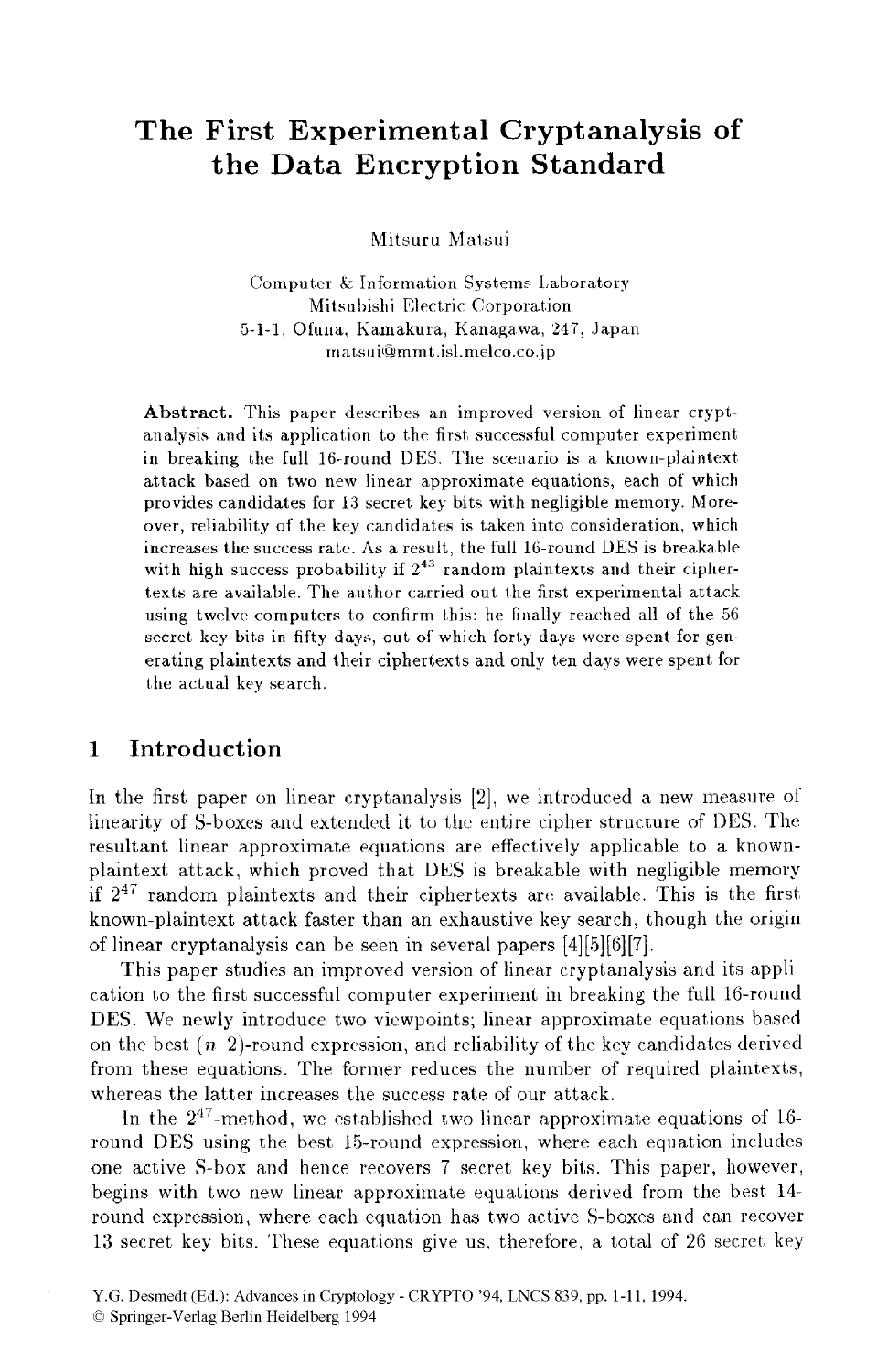bits. and then the remaining  $56 - 26 = 30$  secret key bits are within the reach of an exhaustive search.

Moreover, we treat not, only one solution of each equation but also "candidates" for the 13 secret key bits, where each candidate has its ranking of reliability such that the *i*-th rank represents the *i*-th likely solution. The aim of this approach is to give a table that relates ranking of the 26 secret key bits to that of the  $13$  secret key bits. This table increases the success rate of our attack at the cost of computational complexity; that is to say, if the most likely 26 key bits turn out to be wrong, we can adopt the second likely 26 key bits and search for the remaining 30 key bits again. If they are not correct either, we can try the third likely 26 key bits.

We also prove that the effectiveness of this method can be measured by DES reduced to 8 rounds. This fact enables us to experimentally determine the relationship among the nurnber of required plaintexts, the complexity and the success rate of our attack. As a result, DES is breakable with complexity  $2^{43}$ and success rate 85% if  $2^{43}$  known-plaintexts are available. For another example, success rate is  $10\%$  with complexity  $2^{50}$  if  $2^{38}$  known-plaintexts are available.

We carried out the first experimental attack of the full 16-round DES using twelve computers (HP9735/PA-RISC 99MHz) to confirm this scenario. The program, described in C and assembly languages consisting of a total of  $1000$  lines, was designed to solve two equations while generating  $2^{43}$  random plaintexts and enciphering them. We finally reached all of the 56 secret key bits in fifty days, out of which forty days were spent for generating plaintexts and their ciphertexts and only ten days were spent for the actual key search.

## **2 Preliminaries**

We follow the notations introduced in  $[2]$ . Since our scope is a known-plaintext attack using random plaintexts, we onlit the initial permutation  $IP$ , the final permutation  $IP^{-1}$ , and  $PC^{-1}$ . The right most bit of each symbol is referred as the 0-th (lowest) hit, whereas the traditional rule defines the left most bit as the first bit  $[1]$ . The following are used throughout this paper;

| $\mathcal{P}$   | The 64-bit data after the $IP$ ; the plaintext.               |
|-----------------|---------------------------------------------------------------|
| C               | The 64-bit data before the $IP^{-1}$ ; the ciphertext.        |
| $P_H, P_L$      | The upper and the lower 32-bit data of P, respectively.       |
| $C_H, C_L$      | The upper and the lower 32-bit data of $C$ , respectively.    |
| K               | The 56-bit data after the $PC-1$ ; the secret key.            |
| $K_r$           | The r-th round 48-bit subkey.                                 |
| $F_r(X_r, K_r)$ | The r-th round F-function.                                    |
| A[i]            | The <i>i</i> -th bit of $A$ , where $A$ is any binary vector. |
| A[i, j, , k]    | $A[i] \oplus A[j] \oplus  \oplus A[k].$                       |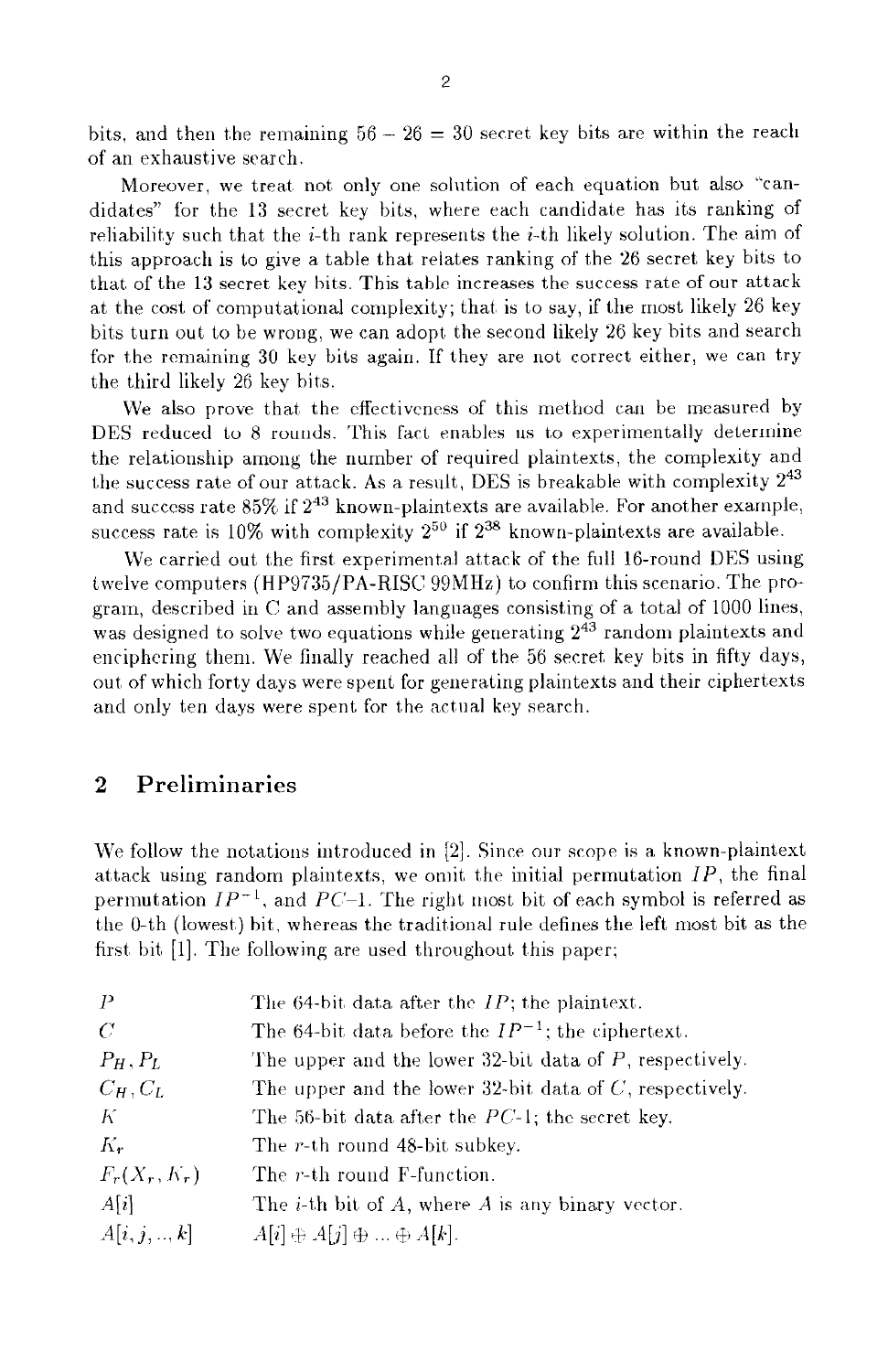## **3** Principle of the New Attack

The first purpose of linear cryptanalysis is to find the following linear approximate expression which holds with probability  $p \neq 1/2$  for randomly given plaintext, *P*, the corresponding ciphertext *C* and the fixed secret, key  $K$ :

$$
P[i_1, i_2, \dots, i_a] \oplus C[j_1, j_2, \dots, j_b] = K[k_1, k_2, \dots, k_c],
$$
\n<sup>(1)</sup>

where  $i_1, i_2, \ldots, i_a, j_1, j_2, \ldots, j_b$  and  $k_1, k_2, \ldots, k_c$  denote fixed bit locations.

Since both sides of equation  $(1)$  essentially represent one-bit information, the magnitude of  $|p - 1/2|$  expresses the effectiveness. We will refer to the most effective linear approximate expression (i.e.  $|p-1/2|$  is maximal) as the best expression and its probability as the best probability, respectively. We have found the best expression and the best probability of DES, whose results are summarized in [2] for the number of rounds varying from  $n = 3$  to  $n = 20$ . A practical algorithm for deriving these values is described in [3].

In the  $2^{47}$ -method, we established two equations of 16-round DES using the best 15-round expression, which holds with probability  $1/2 + 1.19 \times 2^{-22}$  [2]. Our new attack, however, starts with the following two best 14-round expressions, which hold with probability  $1/2 - 1.19 \times 2^{-21}$ .

$$
P_{L}[7, 18, 24] \oplus C_{H}[7, 18, 24, 29] \oplus C_{L}[15]
$$
  
=  $K_{2}[22] \oplus K_{3}[44] \oplus K_{4}[22] \oplus K_{6}[22] \oplus K_{7}[44] \oplus K_{8}[22] \oplus K_{10}[22] \oplus K_{11}[44] \oplus K_{12}[22] \oplus K_{14}[22],$  (2)

$$
C_L[7, 18, 24] \oplus P_H[7, 18, 24, 29] \oplus P_L[15]
$$
  
=  $K_{13}[22] \oplus K_{12}[44] \oplus K_{11}[22] \oplus K_9[22] \oplus K_8[44] \oplus K_7[22] \oplus K_5[22] \oplus K_4[44] \oplus K_3[22] \oplus K_1[22],$  (3)

where  $P$ ,  $C$  and  $K$  denote the plaintext, the ciphertext and the secret key of DES reduced to 14 rounds, respectively

Then applying equations (2) and **(3)** to fourtecn consecutive F-functions from the 2nd round to the 15th round of 16-round DES, we have the following two equations that hold with probability  $1/2 - 1.19 \times 2^{-21}$  for random plaintexts and their ciphertexts (figure I illustrates the detailed construction of equation **(4))** 

$$
P_H[7, 18, 24] \oplus F_1(P_L, K_1)[7, 18, 24] \oplus C_H[15] \oplus C_L[7, 18, 24, 29] \oplus
$$
  
\n
$$
F_{16}(C_L, K_{16})[15]
$$
  
\n
$$
= K_3[22] \oplus K_4[44] \oplus K_5[22] \oplus K_7[22] \oplus K_8[44] \oplus K_9[22] \oplus K_{11}[22] \oplus
$$
  
\n
$$
K_{12}[44] \oplus K_{13}[22] \oplus K_{15}[22],
$$
  
\n(4)

$$
C_H[7,18,24] \oplus F_{16}(C_L,K_{16})[7,18,24] \oplus P_H[15] \oplus P_L[7,18,24,29] \oplus F_1(P_L,K_1)[15]
$$

$$
= K_{14}[22] \oplus K_{13}[44] \oplus K_{12}[22] \oplus K_{10}[22] \oplus K_9[44] \oplus K_8[22] \oplus K_6[22] \oplus K_5[44] \oplus K_4[22] \oplus K_2[22].
$$
\n(5)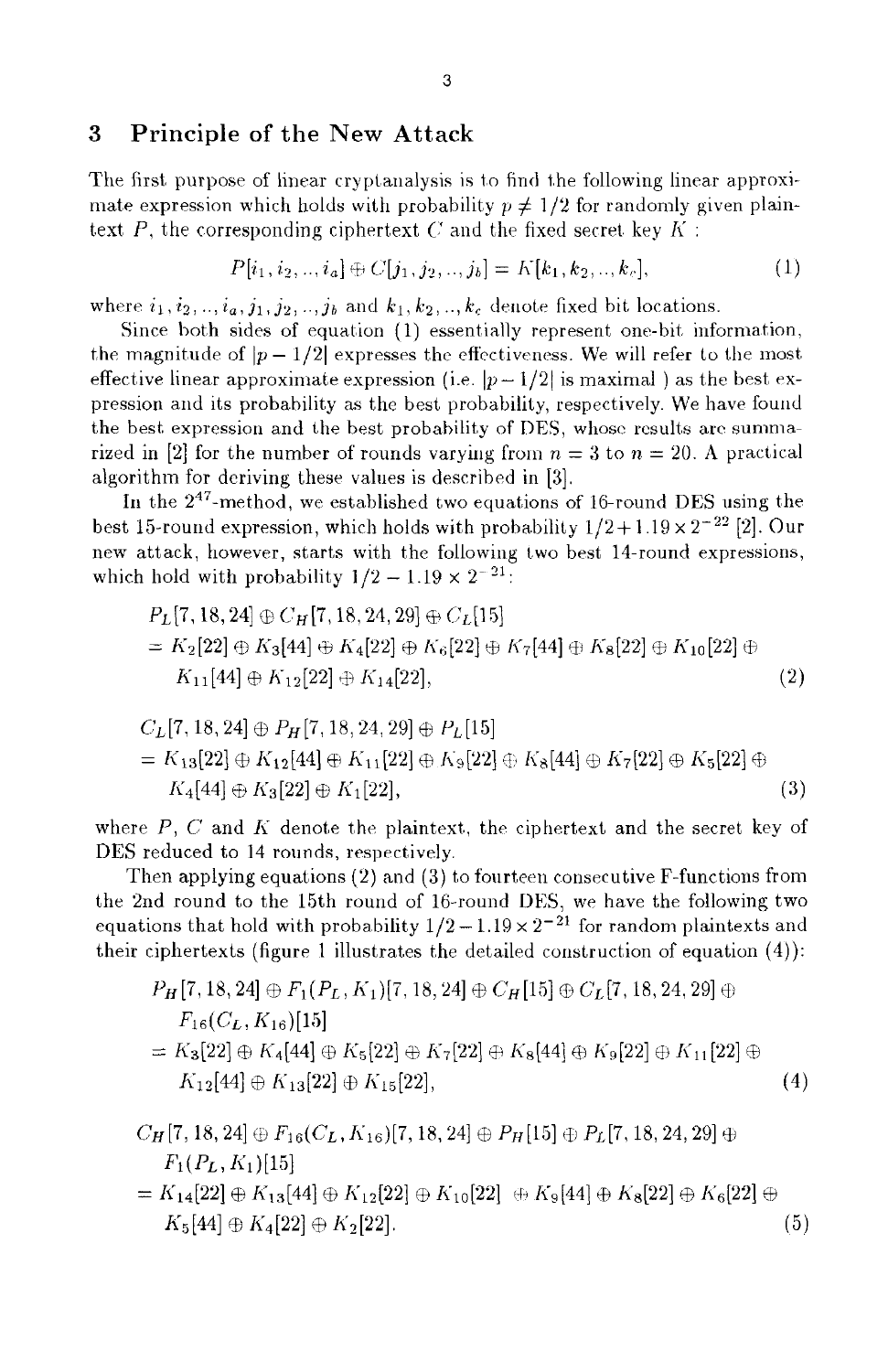

Fig. 1. New linear approximation of 16-round DES.

The first stage of our attack is to solve these equations to derive some of the 56 secret key bits. Now let us consider how much memory is required to solve them and how many secret key bits can be derived from them. For this purpose, we here define "effective text bits" and "effective key bits" of equation (4) or (5) as the text bits and the key bits which affect the left side of each equation, respectively. If an XORed value of several text/key bits affects the left side, we count as one effective text/key bit. Then the following can be easily seen:

 $\overline{\mathbf{4}}$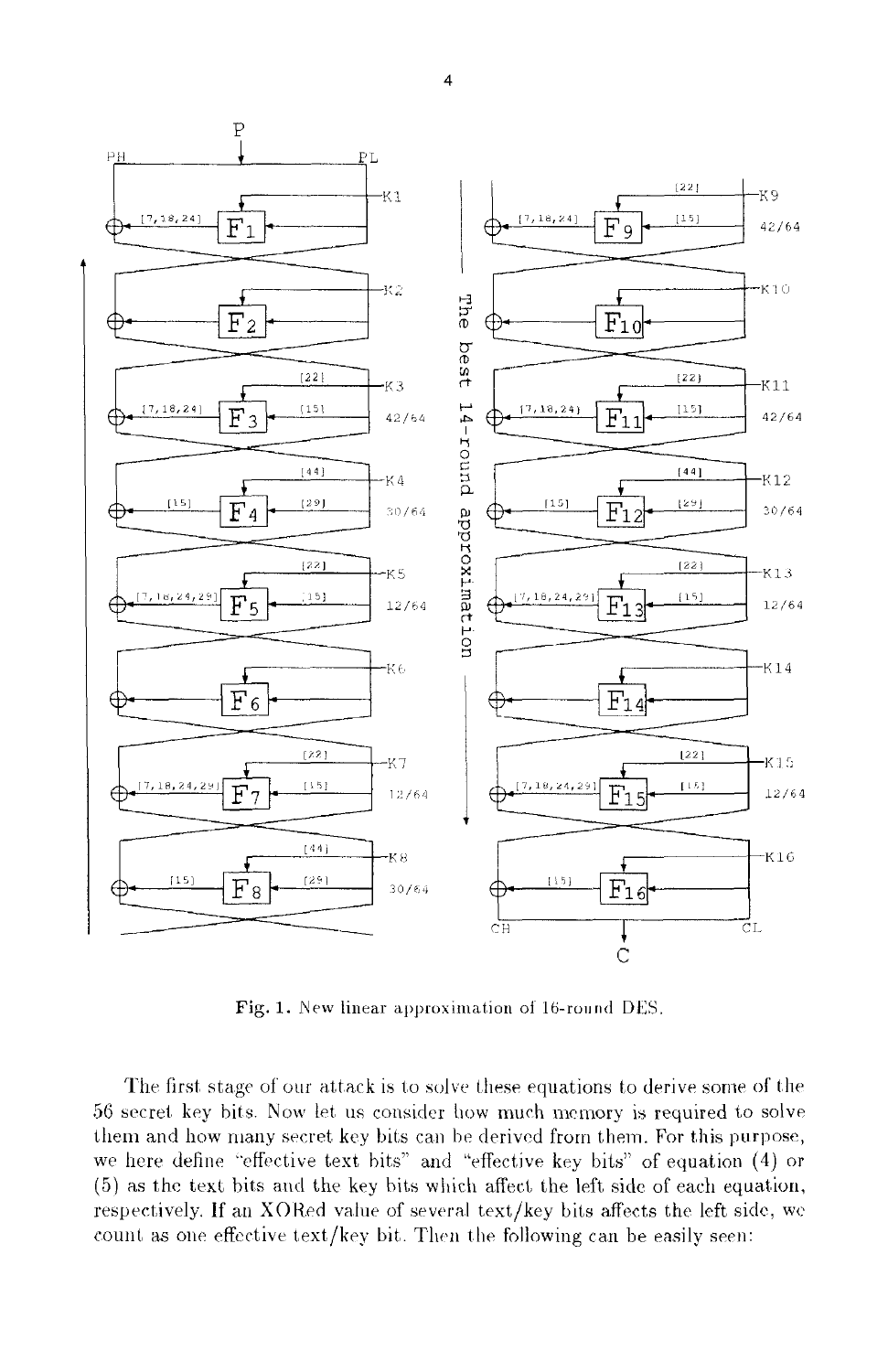- $-$  The effective text bits of equation (4) (13 bits): *P*<sub>L</sub><sup>[11]</sup>, *P*<sub>L</sub><sup>[12]</sup>, *P*<sub>L</sub><sup>[13]</sup>, *P*<sub>L</sub><sup>[14]</sup>, *P*<sub>L</sub><sup>[15]</sup>, *P*<sub>L</sub><sup>[16]</sup>, *C*<sub>L</sub><sup>[0]</sup>, *C*<sub>L</sub><sup>[27]</sup>, *C*<sub>L</sub><sup>[28]</sup>,  $C_L$ [29],  $C_L$ [30],  $C_L$ [31]*, P<sub>H</sub>* [7, 18, 24]  $\oplus$   $C_H$ [15]  $\oplus$   $C_L$ [7, 18, 24, 29].
- $-$  The effective key bits of equation (4) (12 bits):  $K_1[18], K_1[19], K_1[20], K_1[21], K_1[22], K_1[23],$  $K_{16}[42], K_{16}[43], K_{16}[44], K_{16}[45], K_{16}[46], K_{16}[47].$
- $-$  The effective text bits of equation (5) (13 bits):  $C_L[11], C_L[12], C_L[13], C_L[14], C_L[15], C_L[16], P_L[0], P_L[27], P_L[28],$  $P_L[29], P_L[30], P_L[31], C_H[7, 18, 24] \oplus P_H[15] \oplus P_L[7, 18, 24, 29].$
- $-$  The effective key bits of equation (5) (12 bits):  $K_{16}[18], K_{16}[19], K_{16}[20], K_{16}[21], K_{16}[22], K_{16}[23],$  $K_1[42], K_1[43], K_1[44], K_1[45], K_1[46], K_1[47].$

Note that  $P_H[7, 18, 24] \oplus C_H[15] \oplus C_L[7, 18, 24, 29]$  and  $C_H[7, 18, 24] \oplus P_H[15] \oplus$  $P_L[7, 18, 24, 29]$  represent one-bit information. This observation shows that 13 secret key bits — 12 effective key bits and one bit of the right side — can be derived from each equation using just 13 text bits. We hence obtain a total of 26 secret key bits  $-$  they are not duplicated from equations (4) and (5) using information on 26 text bits.

Let us next consider how to solve these equations. If one substitutes an incorrect key value for  $K_1$  or  $K_{16}$  in equation (4) or (5), the probability that the left side equals zero is expected to be closer to  $1/2$  (not necessarily  $1/2$ ). This leads us to maximum likelihood method in regard to key candidates; for each key candidate, we count the number of times that the left side of the equation equals zero. Then, the resultant counter value must reflect the reliability of the corresponding key candidate. We have implemented this scenario as follows:

### **Algorithm for breaking 16-round DES (I)**

### **Data Counting Phase**

- **Step 1** Prepare  $2^{13}$  counters  $TA_{t_A}$  ( $0 \le t_A < 2^{13}$ ) and initialize them by zeros, where  $t_A$  corresponds to each value on 13 effective text bits of equation (4).
- **Step 2** For each plaintext  $P$  and the corresponding ciphertext  $C$ , compute the value ' $t_A$ ' of **Step 1**, and count up the  $TA_{t_A}$  by one.

### **Key Counting Phase**

- **Step 3** Prepare  $2^{12}$  counters  $KA_{k_A}$  ( $0 \leq k_A < 2^{12}$ ) and initialize them by zeros, where  $k_A$  corresponds to each value on 12 effective key bits of equation  $(4)$ .
- **Step 4** For each  $k_A$  of **Step 3**, let  $KA_{k_A}$  be the sum of  $TA_{t_A}$ 's such that the left side of equation  $(4)$ , whose value can be uniquely determined by  $t_A$  and  $k_A$ , is equal to zero.
- **Step 5** Rearrange  $KA_{k_A}$  in order of magnitude of  $|KA_{k_A} N/2|$  and rename them  $\overline{KA}_{l_A}$  ( $0 \leq l_A < 2^{12}$ ). Then, for each  $l_A$ ,
	- If  $(KA_{l_A} N/2) \leq 0$ , guess that the right side of equation (4) is 0. If  $(KA_{l_A} - N/2) > 0$ , guess that the right side of equation (4) is 1.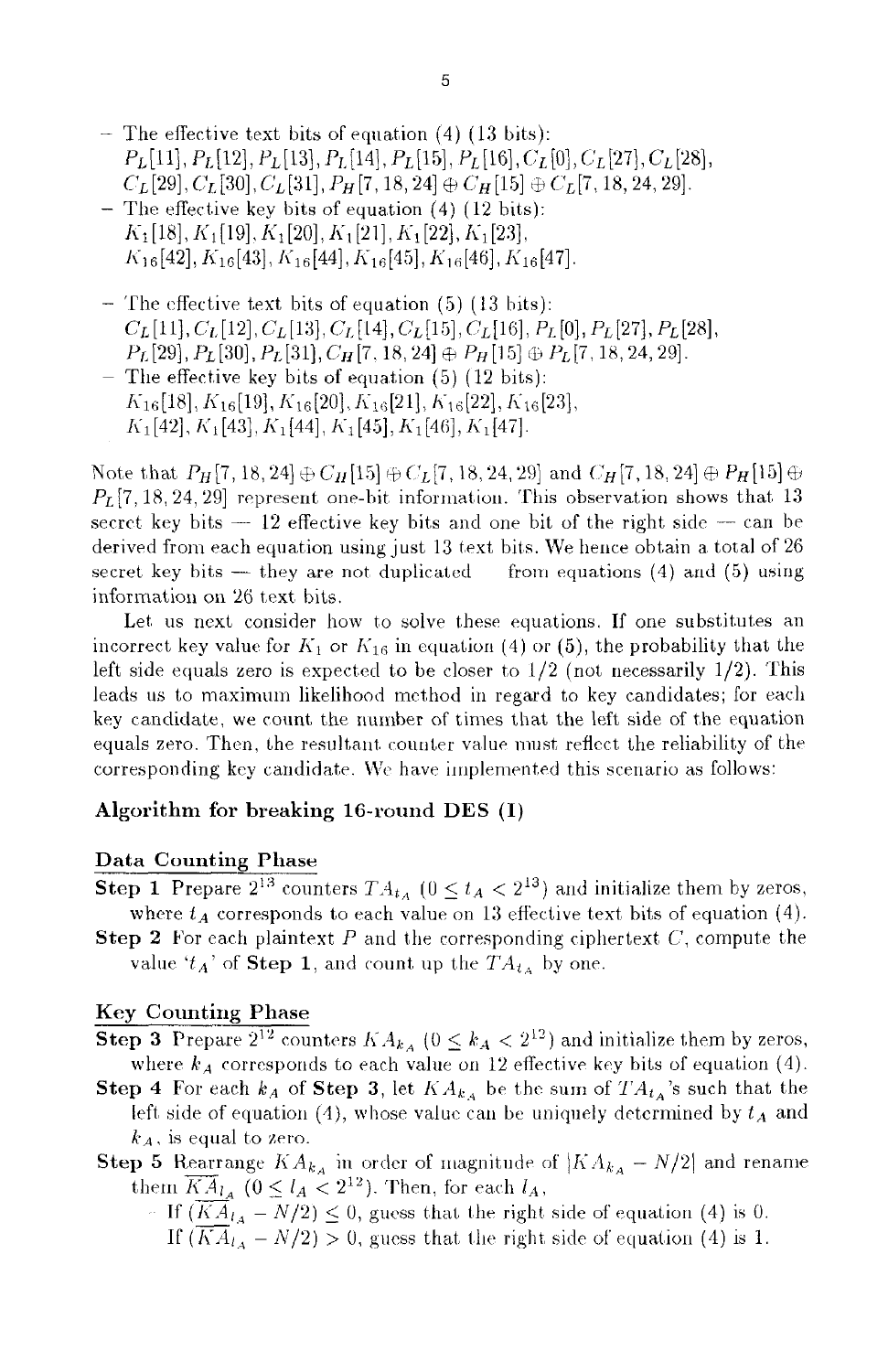At this stage, the key candidate corresponding to  $\overline{KA}_{l_A}$  represents the  $l_A$ -th likely 13 secret key bits. The total size of required counters is  $2^{13} + 2^{12}$ , and the computational complexity, which depends on **Step 2** only, is  $O(N)$ . Note that Step 2 is parallelizable.

Equation (5) can be also solved in the same manner, in which case we will use the notations  $TB_{t_B}$ ,  $KB_{k_B}$  and  $\overline{KB}_{l_B}$  instead of  $TA_{t_A}$ ,  $KA_{k_A}$  and  $\overline{KA}_{l_A}$ . Our algorithm recovers, therefore, a total of 26 secret key bits, whose bit locations (after the  $PC-1$ ) are as follows:

 $K[0], K[1], K[3], K[4], K[8], K[9], K[14], K[15], K[18], K[19], K[24], K[25], K[31],$  $K[32], K[38], K[39], K[41], K[42], K[44], K[45], K[50], K[51], K[54], K[55],$  $K[5] \oplus K[13] \oplus K[17] \oplus K[20] \oplus K[46],$  $K[2] \oplus K[7] \oplus K[11] \oplus K[22] \oplus K[26] \oplus K[37] \oplus K[52].$ 

The next stage of our attack is to derive the remaining  $56 - 26 = 30$  secret key bits. Our aim is to increase the success rate by repeating the search in order of reliability of 26 secret key bits. In other words, we want to make the following algorithm work effectively:

### Algorithm for breaking 16-round DES (II)

#### **Exhaustive Search Phase**

**Step 6** Let  $W_m$  ( $m = 0, 1, 2, \dots$ ) be a series of candidates for the 26 secret key bits arranged in order of their reliability.

Step 7 For each  $W_m$ , search for the remaining 30 secret key bits until the correct value is found.

Now we have to describe  $W_m$  explicitly by  $l_A$  and  $l_B$ . Since the most likely candidate for the 26 key bits clearly corresponds to  $KA_0$  and  $KB_0$ , we should consider this combination at first, which will be referred to as  $W_0 = (KA_0, KB_0)$ . The second likely candidates are obviously  $W_1 = (\overline{K}A_0, \overline{KB}_1)$  and  $W_2 = (\overline{KA}_1, KB_0)$ with the same reliability. Then, are the next likely ones  $W_3 = (\overline{K}A_0, \overline{K}B_2)$  and  $W_4 = (K\overline{A}_2, \overline{KB}_0)$ , or  $W_3 = (\overline{KA}_1, \overline{KB}_1)$  ? How many candidates are needed to finish Step 7 in reasonable time ? In the next chapter we will give a practical solution of these problems.

#### **Success Rate and Complexity** 4

We relate the problems to DES reduced to 8 rounds, which will be referred to as "8-round DES" below. Now consider the following two equations of 8-round DES derived from the best 6-round expression which holds with probability  $1/2 - 1.95 \times 2^{-9}$ 

$$
P_H[7, 18, 24] \oplus F_1(P_L, K_1)[7, 18, 24] \oplus C_H[15] \oplus C_L[7, 18, 24, 29] \oplus F_8(C_L, K_8)[15] = K_3[22] \oplus K_4[44] \oplus K_5[22] \oplus K_7[22],\tag{6}
$$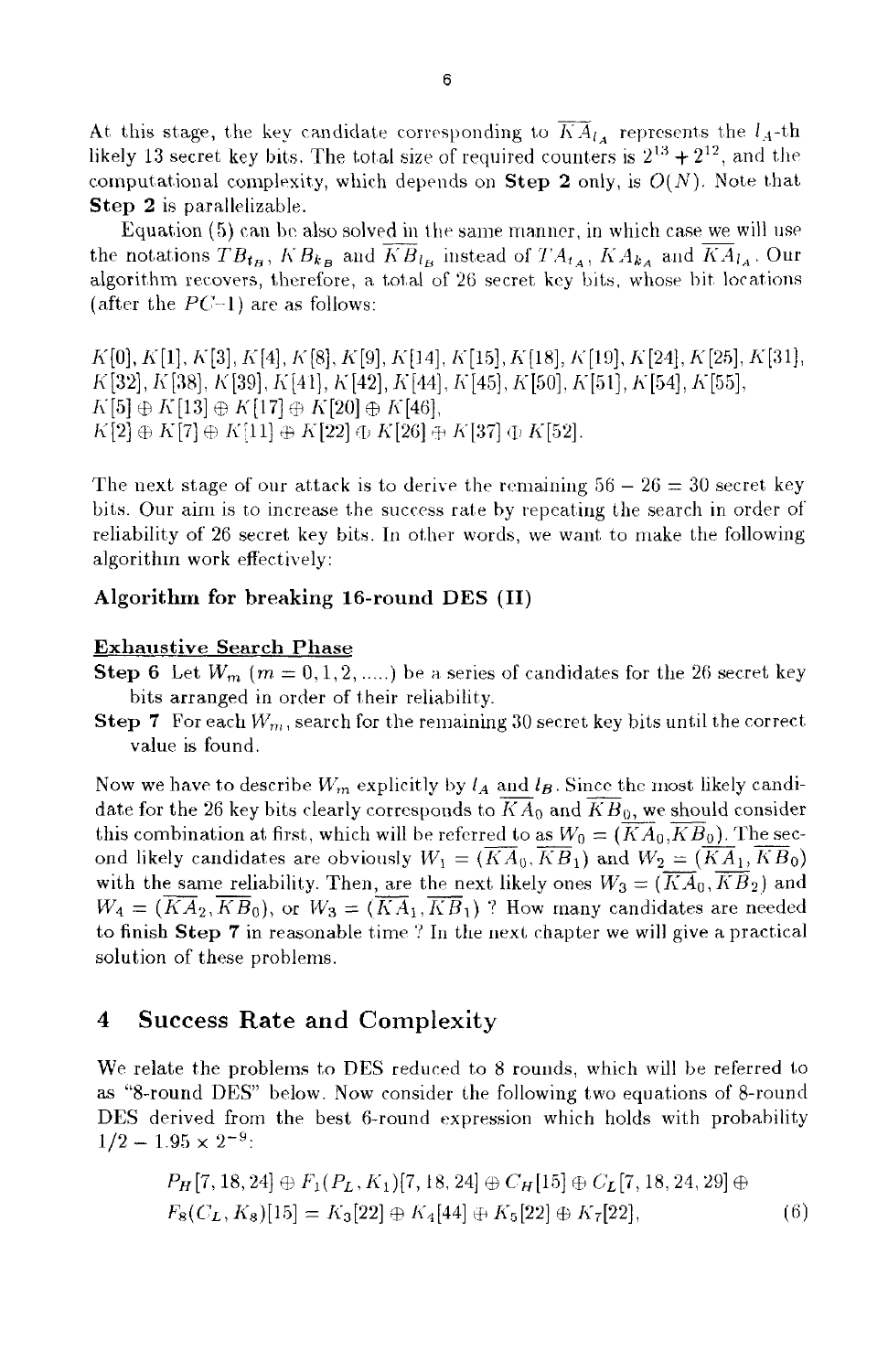$$
C_H[7, 18, 24] \oplus F_8(C_L, K_8)[7, 18, 24] \oplus P_H[15] \oplus P_L[7, 18, 24, 29] \oplus F_1(P_L, K_1)[15] = K_6[22] \oplus K_5[44] \oplus K_4[22] \oplus K_2[22].
$$
 (7)

Note that the left side of each equation is essentially the same as equation  $(4)$ or (5), respectively. We make use of this fact to evaluate the efficiency of our attack. The following lemma, which is an extension of lemma 4 in [2], relates the full 16-round DES to 8-round DES:

**Lemma 1.** Let  $N$  be the number of given random plaintexts and  $p$  be the probability that the following equation holds:

$$
P[i_1, i_2, ..., i_a] \oplus C[j_1, j_2, ..., j_b] \oplus F_1(P, K_1)[u_1, u_2, ..., u_d] \oplus F_n(C, K_n)[v_1, v_2, ..., v_e] = K[k_1, k_2, ..., k_e].
$$
\n(8)

Assuming  $|p-1/2|$  is sufficiently small, the probability that the l-th likely solution of equation (8) agrees with the real key depends on l,  $u_1, u_2, ..., u_d, v_1, v_2, ..., v_e$ , and  $\sqrt{N|p-1/2|}$  only.

This lemma tells us that the success rate of our attack on 8-round DES with  $N_8$ plaintexts is the same as that on 16-round DES with  $N_{16}$  plaintexts as long as the following relation holds:

$$
\sqrt{N_8} |1.95 \times 2^{-9}| = \sqrt{N_{16}} |1.19 \times 2^{-21}|. \tag{9}
$$

This is equivalent to

$$
1.49 \times 2^{-26} \times N_{16} = N_8,\tag{10}
$$

and hence  $2^{43}$  plaintexts on 16-round DES, for instance, correspond to  $1.49 \times 2^{17}$ plaintexts on 8-round DES.

Note: According to the common definition of 8-round DES, which adopts eight F-functions from the first to the eighth round of 16-round DES, equations  $(6)$ and (7) yield only 23 secret key bits because three of 26 bits are duplicated. To avoid this difference from the case of 16-round DES, this paper treats the 8-round DES whose key schedule part is modified so that no secret key bit is duplicated. Our computer experiments on 8-round DES below were carried out under this condition.

We made computer experiments in solving equation  $(6)$  100,000 times to estimate the behavior of solutions of equation (4). Figure 2 illustrates the results interpreted as the case of 16-round DES, where the ordinate  $(y \text{ axis})$  shows the probability that the ranking of a solution of equation (4) is not greater than the value of the abscissa (x axis); for example, when we solve equation (4) with  $2^{43}$ known plaintexts, the probability that the secret key agrees with one of  $\overline{KA}_{l_A}$  $(0 \leq l_A < 100)$  is expected to be 86%. The lowest curve represents the case where we select a key candidate randomly: namely,  $y = x/2^{13}$ .

Figure 3 summarizes our attack on the full 16-round DES, where the reliability of  $W_m = (\overline{KA_{l_A}}, \overline{KB_{l_B}})$  has been determined in order of the magnitude of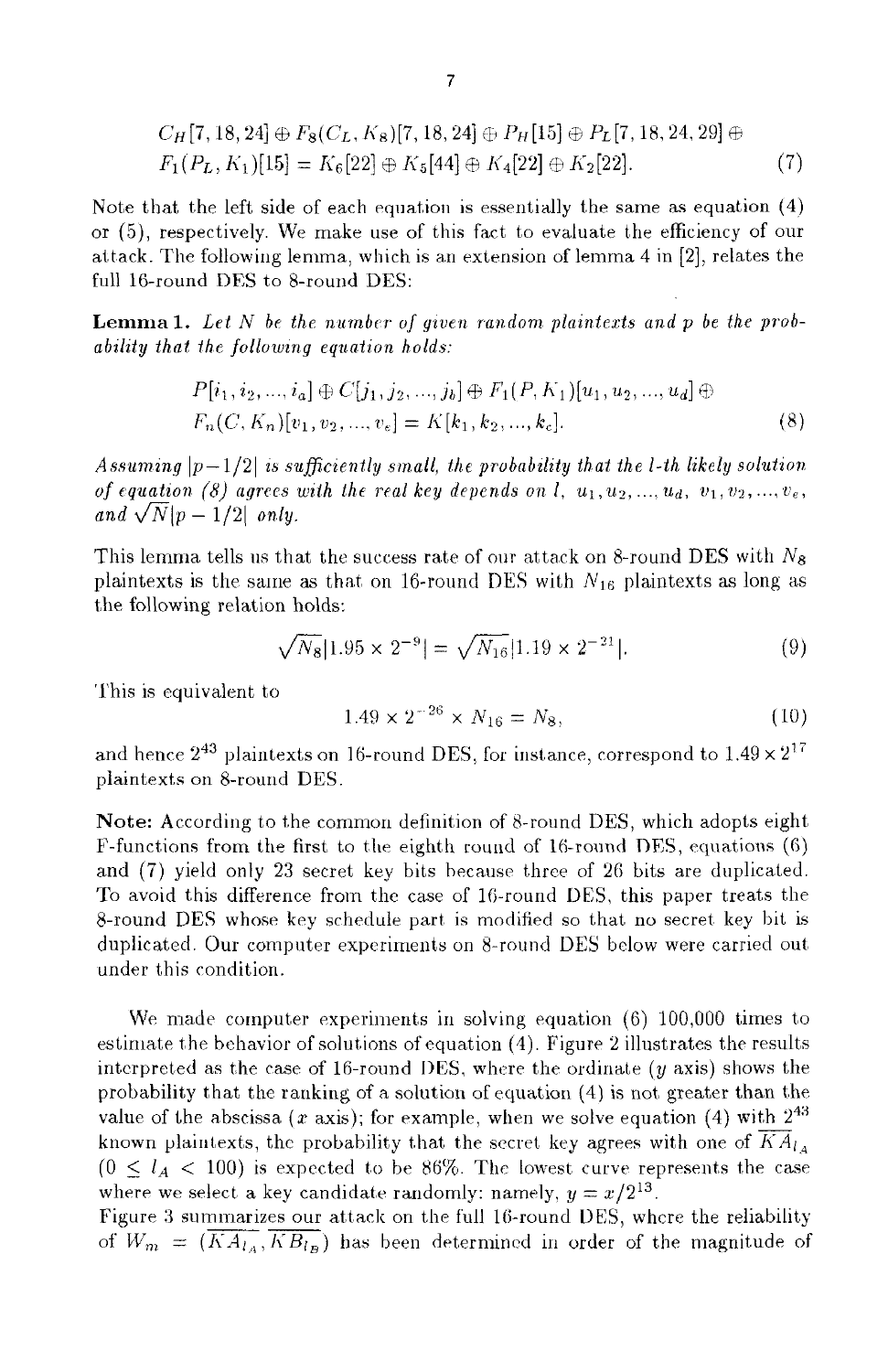

Fig. 2. Expected ranking of solutions of equation (4).



Fig. 3. Expected success rate and complexity of our attack on 16-round DES.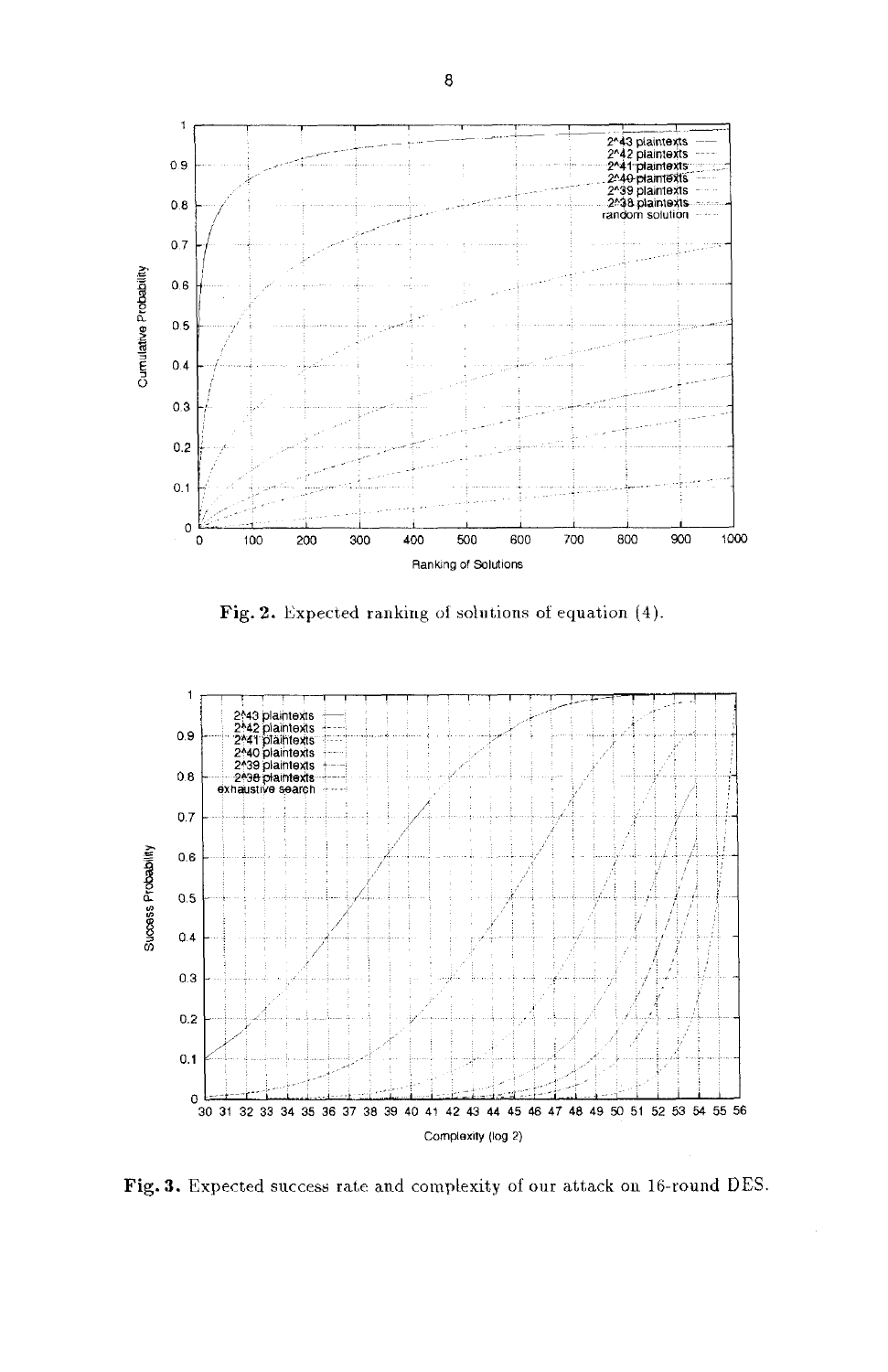$(l_A+1)\times(l_B+1)$ , which is the formula derived experimentally from the case of the 8-round DES. The abscissa and ordinate denote the computational complexity and the success probability, respectively. This figure tells us that when we attack the full 16-round DES with  $2^{43}$  plaintexts, the probability that the secret key can be found within  $m = 2^{13}$  (i.e. complexity  $2^{30} \times 2^{13} = 2^{43}$ ), is expected to be 85%. For another example, the success probability is expected to be 10% with complexity  $2^{50}$  if  $2^{38}$  known plaintexts are available. The lowest curve represents the trivial case where we search for the 56 secret key bits exhaustively:  $y = 2^{x-56}$ .

#### 5 The Computer Experiment

We made the first computer experiment in breaking the full 16-round DES on the basis of the above scenario. The program, implemented by software only, was described in C and assembly languages consisting of a total of 1000 lines. It occupies 1Mbyte in running. The main flow of the program is as follows (we use C-like notations):

```
for( i=0; i<2<sup>43</sup>; i++ ){ /* parallelizable */
      P = Generate_Random_Plaintext();
      C = Encipher_Plaintext( P ); /* using the secret key K */
      TA[ 13bit_address_pointed_by_P_and_C ]++; /* Step 2 */
      TB[ 13bit_address_pointed_by_P_and_C ]++; /* Step 2 */
\mathcal{L}for( k=0; k<2<sup>12</sup>; k++ ){ /* each value on effective key bits */
for( t=0; t<2<sup>13</sup>; t++ ){ /* each value on effective text bits */
      if(Left_Side_of_Equation_4(t, k) == 0)
            KA[ k ] += TA[ t ], /* Step 4 */if(Left_Side_of_Equation_5(t, k) == 0)
            KB[ x ] += TB[ t ]; /* Step 4 */
}
\mathcal{E}Rearrange_Counters(KA, \overline{KA}); /* Step 5 */
Rearrange_Counters(KB, \overline{KB}); /* Step 5 */
for( m=0; m<sup>24</sup>; m++ ){ /* parallelizable */
      K26 = Derive_m_th_Likely_26bits( m, \overline{KA}, \overline{KB}); /* Step 6 */
      Return_Value = Search_Remaining_30bits(K26); /* Step 7 */
      if (Return_Value == FOUND) exit (SUCCESS);
\mathcal{F}exit( FAILURE ); /* theoretically possible
                       but practically unreachable */
```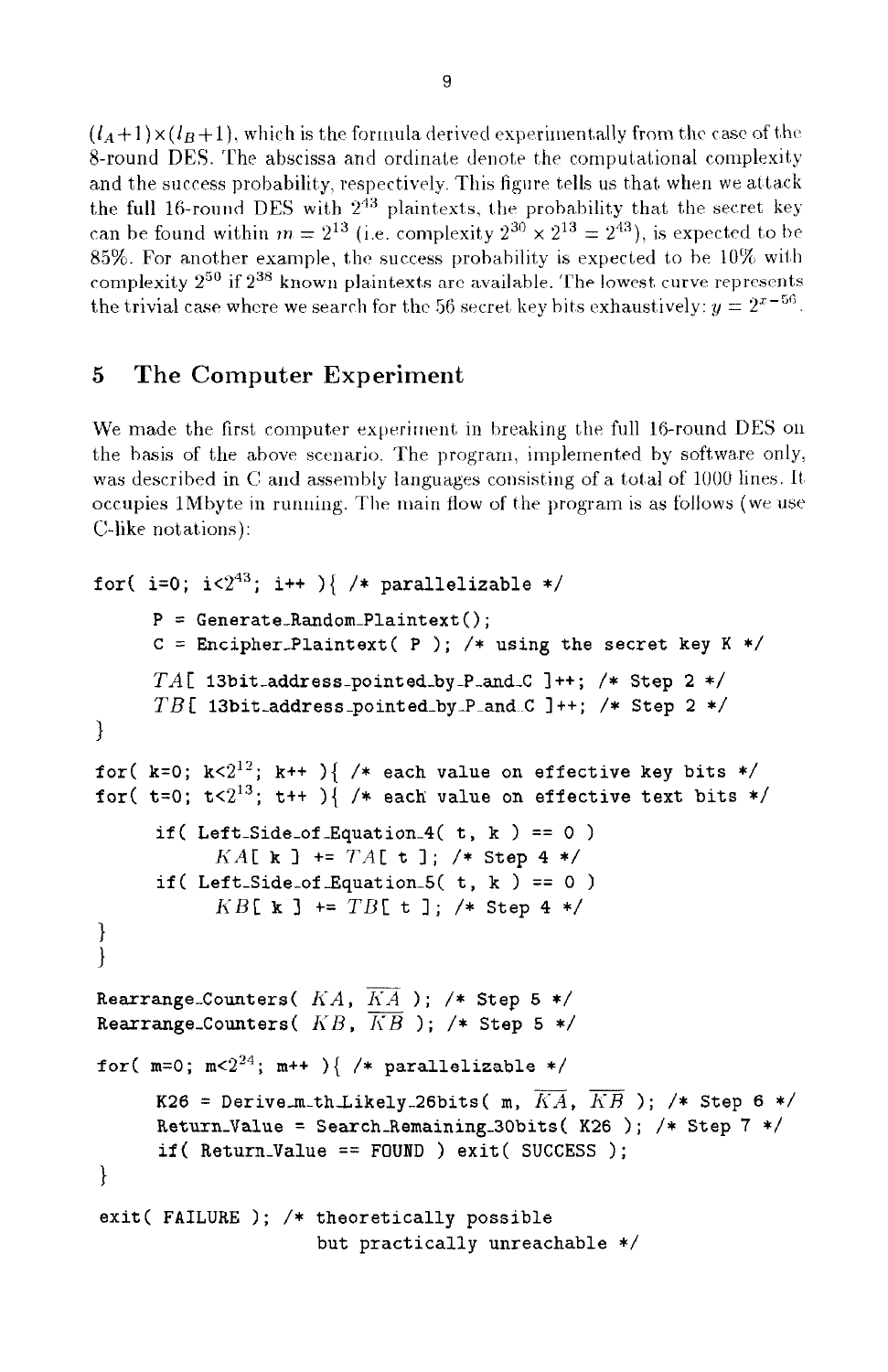$\text{We used a sequence } \{g^0, g^1, g^2, g^3, ....\} \text{ for } \texttt{Generate\_Random\_Plaintext()} \text{ row-} \}$ tine, where  $g$  is a generator of cyclic group  $GF(2^{64})^{\times}$ , which is convenient for our purpose, parallel computing. Encipher\_Plaintext() is a routine for enciphering plaintexts under a fixed key, which runs at the rate of  $19Mbit/sec$ . On the other hand, Search-Remaining-30bits () is also an enciphering routine but encodes a fixed plaintext under given keys, which runs at the rate of  $9Mbit/sec. Rearrange-Counters()$  is a sorting routine for a  $2^{12}$ -dimensional array. Derive\_m\_th\_Likely\_26bits () can be also easily implemented using the  $(l_A + 1) \times (l_B + 1)$  rule.

Calculations of both the first and last loops were carried out in parallel by  $12$  computers. It took 40 days to finish the first loop, where almost all time was spent for Encipher-Plaintext () routine. The middle loop and the sorting routine were easily executed. The last loop took 10 days and finally resulted in all of the 56 secret key bits.

## **6 Concluding Remarks**

We have described an improvement of linear cryptanalysis and presented the first successful experiment in breaking the full 16-round DES. The topics below are remarks and possible further improvements.

- The author does not know whether **Step 1**  $\sim$  **Step 5** give the best way for solving equations  $(4)$  and  $(5)$ . It should be noted that we have not made use of all information available from these equations: to be concrete, when we substitute  $K'_1(\neq K_1)$  and  $K'_{16}(\neq K_{16})$  for  $K_1$  and  $K_{16}$  in the left side of equation  $(4)$ , the probability that the equation holds depends on only  $K_1 \oplus K_1'$  and  $K_{16} \oplus K_{16}'$ . This fact obviously indicates more than what we have realized in this paper. Therefore if this property could be used effectively, the reliability of the solution might be improved.
- In this paper, we have solved two equations to obtain 26 key bits and then searched for the remaining 30 key bits. However, it is also possible to solve more equations to have Inore key bits before the search procedure **(Steps** *6*  and **7**). For example, there are two second best expressions that hold with probability  $1/2 - 1.49 \times 2^{-21}$ . Although the reliability of these solutions is lower, this loss might be recoverable by repeating the search procedure, because the number of the remaining key bits is then smaller.
- $-$  The results on figure 2 and figure 3 have been derived experimentally. If we succeed in tracing curves in figure 2 with simple functions, figure 3 can be also formalized and then a new combination rule will give more effective results instead of the  $(l_A + 1) \times (l_B + 1)$  rule.

More detailed discussion including experimental data, which we have omitted due to lack of space, will appear in the full paper.